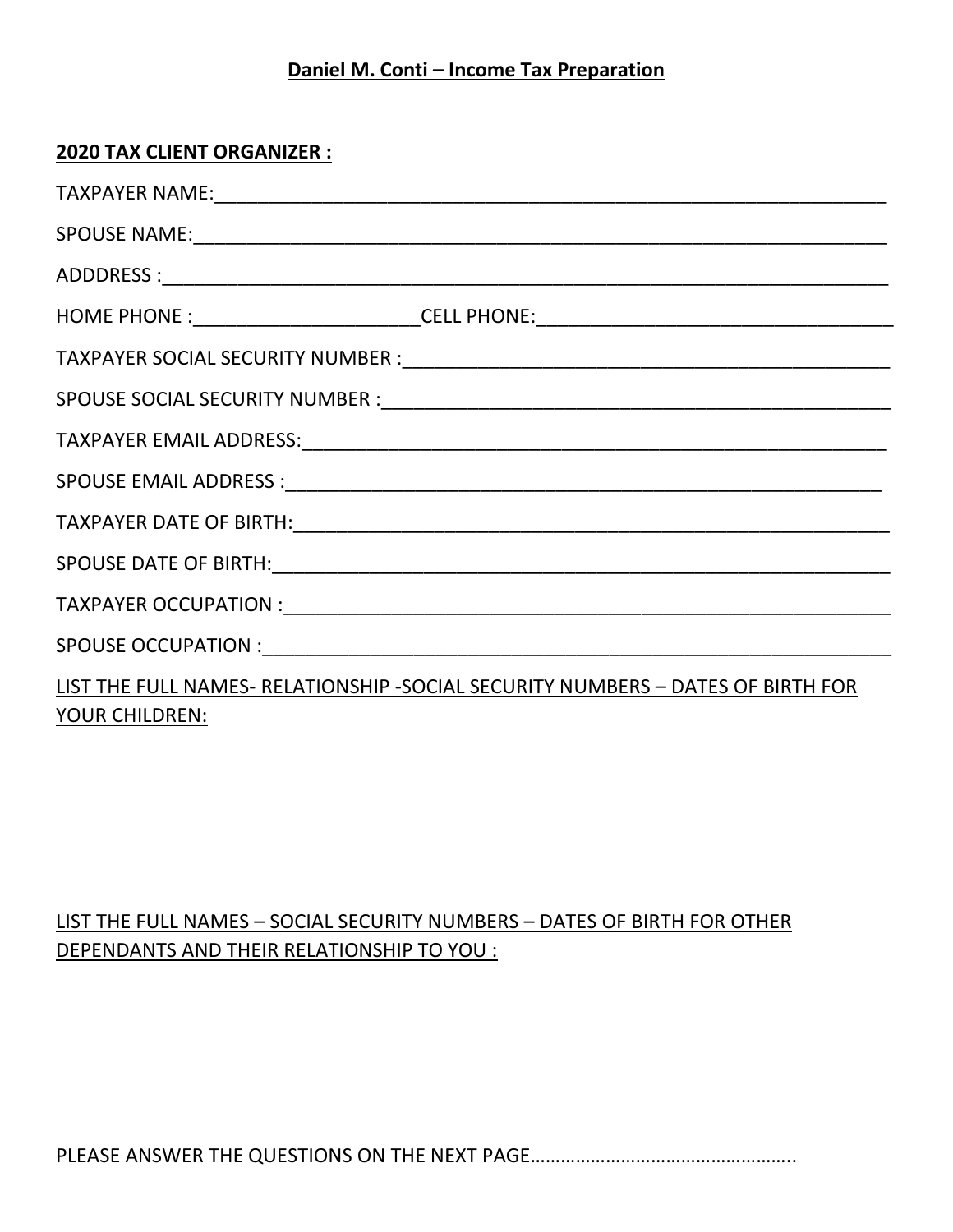- Did you have health insurance coverage for the tax year? Yes No
- If so, how much did you pay in premiums?  $\oint$
- Are you a veteran? Yes No
- Are you a TENANT paying rent?? Yes No If so, monthly rent amount:
- Do you wish to receive your refund via direct deposit? \_\_\_ Yes \_\_\_ No If YES :

Bank routing number :\_\_\_\_\_\_\_\_\_\_\_\_\_\_\_\_\_\_\_\_\_\_\_\_\_\_\_\_\_\_\_\_\_\_\_\_\_\_\_\_\_\_\_\_\_\_\_\_\_

Bank account number :\_\_\_\_\_\_\_\_\_\_\_\_\_\_\_\_\_\_\_\_\_\_\_\_\_\_\_\_\_\_\_\_\_\_\_\_\_\_\_\_\_\_\_\_\_\_\_\_\_

- Do you receive or pay Alimony? \_\_\_ Yes \_\_\_ No If yes, PAID \$\_\_\_\_\_\_\_\_\_\_\_\_\_\_\_\_\_ RECEIVED :\$\_\_\_\_\_\_\_\_\_\_\_\_\_
- Do you have any Itemized Deductions? Mortgage Interest, Real Estate Taxes, Charitable Donations,

Medical Expenses? Gambling losses, Casualty losses? If so, please present all bank statements and / or an itemized list of the deductions. **I DO NOT NEED ACTUAL RECEIPTS.**

- **Did you pay any ESTIMATED tax payments to the IRS ? \_\_\_ Yes \_\_\_ No. If so, how much?**
- $\bullet$  5
- Did you pay any ESTIMATED tax payments to any state(s) ? Yes No If so list the state and **amounts paid.**  $\oint$
- Did you have any self-employment income? \_\_\_ Yes \_\_\_ No. If yes, please submit the 1099 form indicating the income, or list the amount you earned.

Also submit an itemized list of all your self-employment expenses. **I DO NOT NEED THE ACTUAL RECEIPTS.**

- If you have an Investment Rental Property I need the total rents received for each property, and the expenses For each property. Please submit a detailed list.
- If you paid for Child Care for any children during the tax year please list : Name of provider \_\_\_\_\_\_\_\_\_\_\_\_\_\_\_\_\_\_\_\_\_\_\_\_\_\_\_\_\_\_\_\_\_\_\_\_\_\_\_\_\_\_\_\_\_\_\_\_\_\_\_\_\_\_\_\_\_\_\_\_\_\_\_\_\_\_ Address : Tax ID or Social Security number of provider :  $\blacksquare$ Amount paid per child :
- Did the children you listed on Page one live with you? \_\_\_\_ Yes \_\_\_\_ No
- If you had any children that were attending college, please supply the FORM 1098T available from the institution. **I CANNOT PROCESS EDUCATION CREDITS OR DEDUCTIONS WITHOUT THE 1098T.**

The following page is a quick checklist to remind you of any other items you might need to include with your tax paperwork……………………………………..